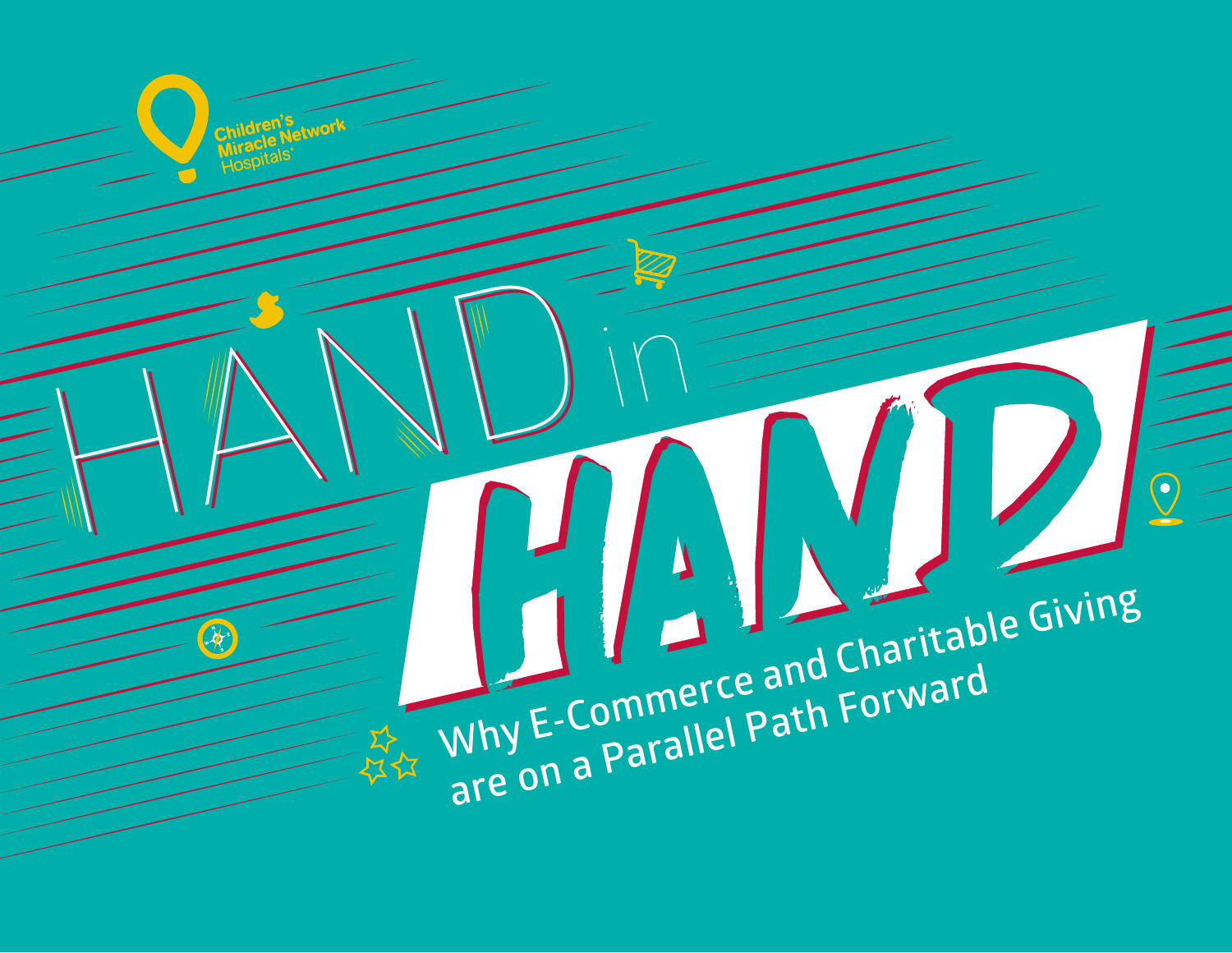E-commerce is no longer a differentiator—it's an expectation. The U.S. Department of Commerce estimates that e-commerce accounted for 9.8% of total sales in the third quarter of 2018.<sup>1</sup> That means the conversation has turned from how to build an e-commerce arm to how to optimize the e-commerce experience to reassert leadership in consumers' minds—and wallets.

A less-common topic of discussion? Leveraging e-commerce to positively impact social causes can be a way to consumers' hearts as well. And the winds of change are strong—online giving in 2018 reached record heights at \$2.7 billion, accounting for 8.5% of total dollars raised.<sup>2</sup> That means companies who get there first have a chance to get ahead.

Here's how online giving can help you tap into the trends that are leading change in e-commerce to outperform competitors.

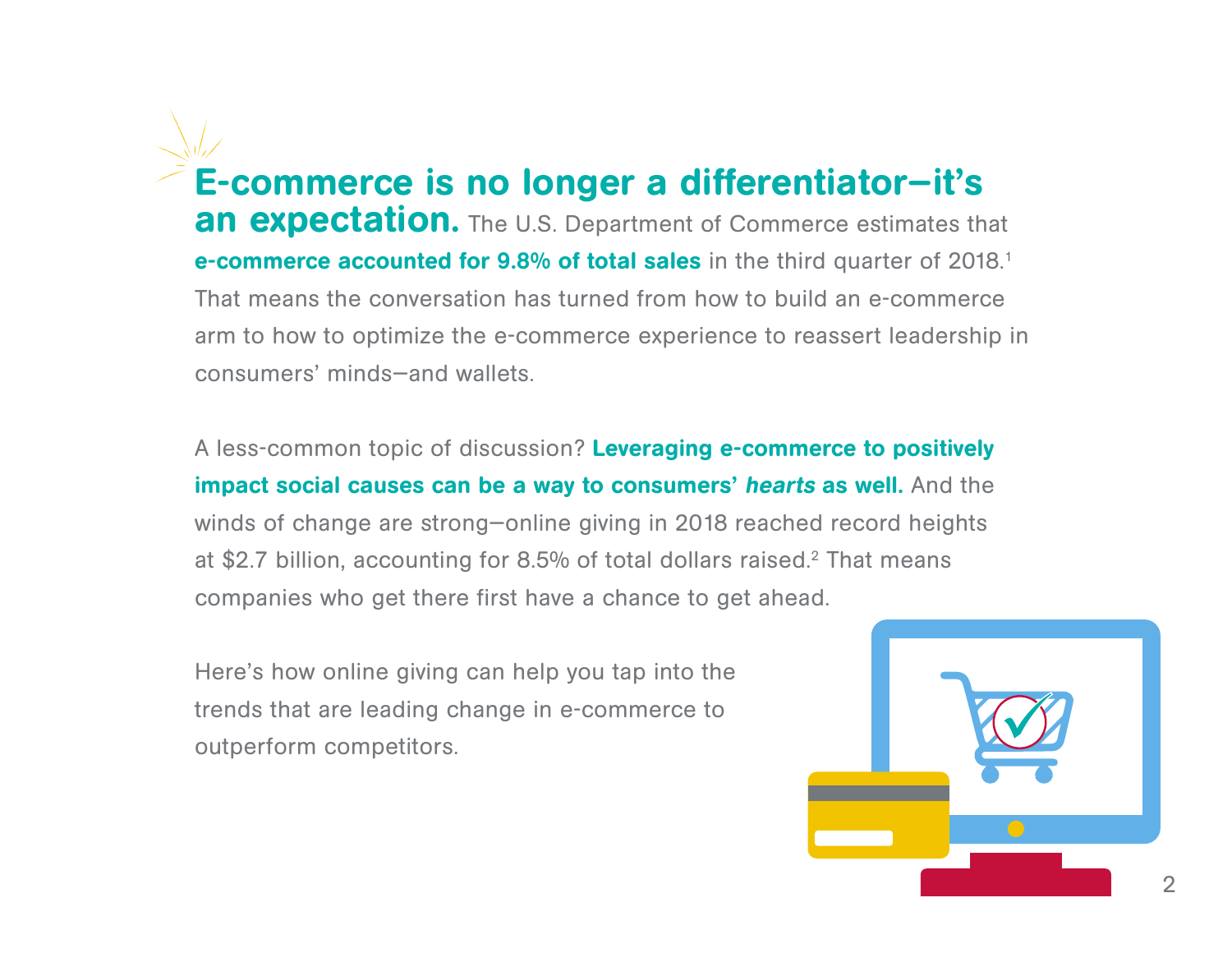

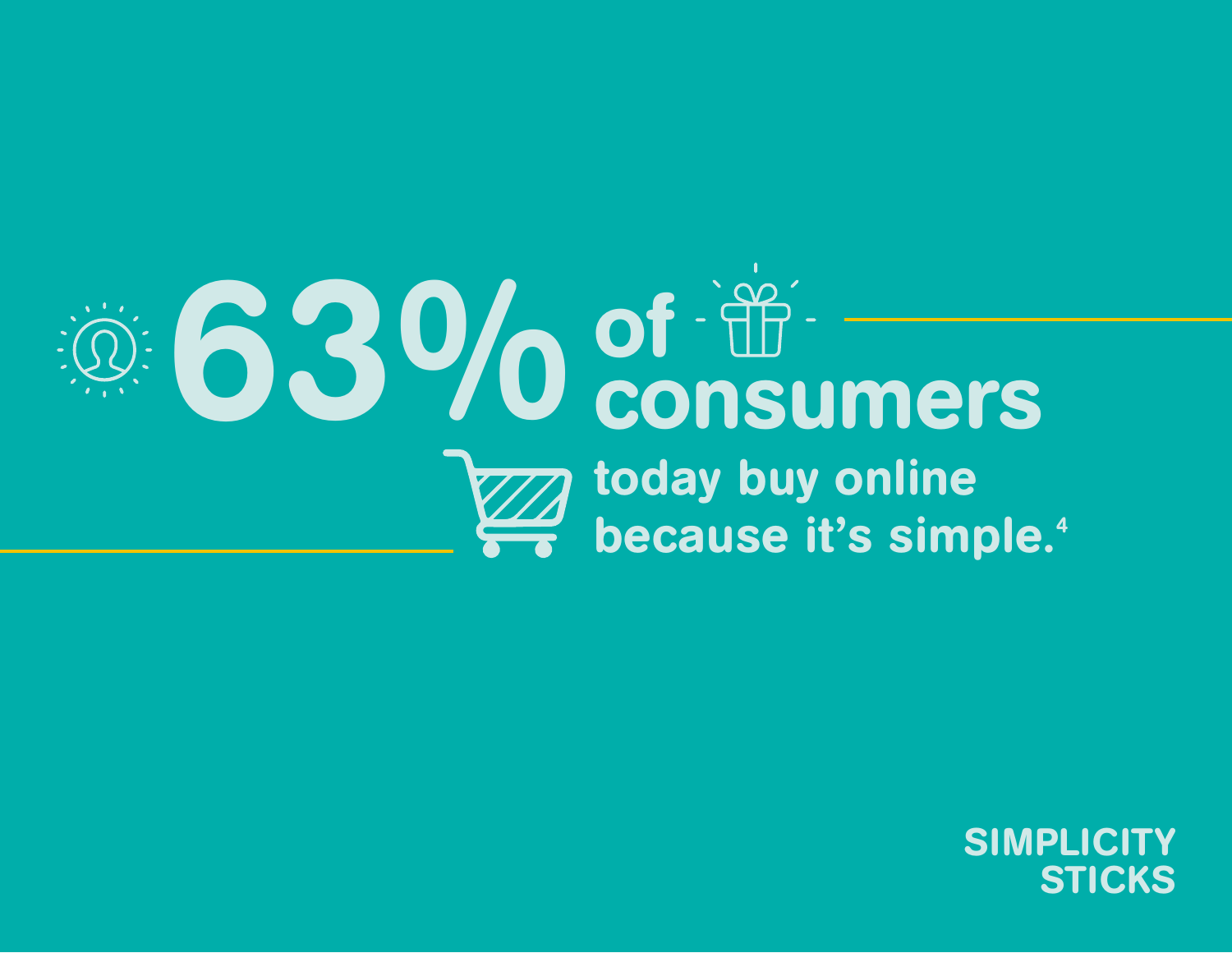

In 1994, the first secure e-commerce purchase was celebrated with a champagne toast as the first step in a shopping revolution toward competitive pricing, consumer choice and convenience.<sup>3</sup> Clearly, they were onto something. Whether it's the ability to compare items side-by-side, locate hard-to-find products or just save a trip to the store, 63% of consumers today cite reasons related to simplicity as their top motivations for buying online.4 As e-commerce grows more sophisticated and additional capabilities become mainstream, simplicity has to stay front and center-and when it doesn't, it's going to cost you. Complicated checkout processes are one of the leading causes of cart abandonment.5 And overall, brands that don't provide simple experiences are losing an estimated share of \$98 billion.6

Meanwhile, the online customer is shifting. Millennials are rapidly becoming the majority in the workforce, and the latest annual data showed that 84% of them had donated to charity within the year.<sup>7</sup> Allowing consumers to fulfill their charitable giving priorities while making a purchase online takes the "everything, all in one place" simplicity of e-commerce to a whole new level.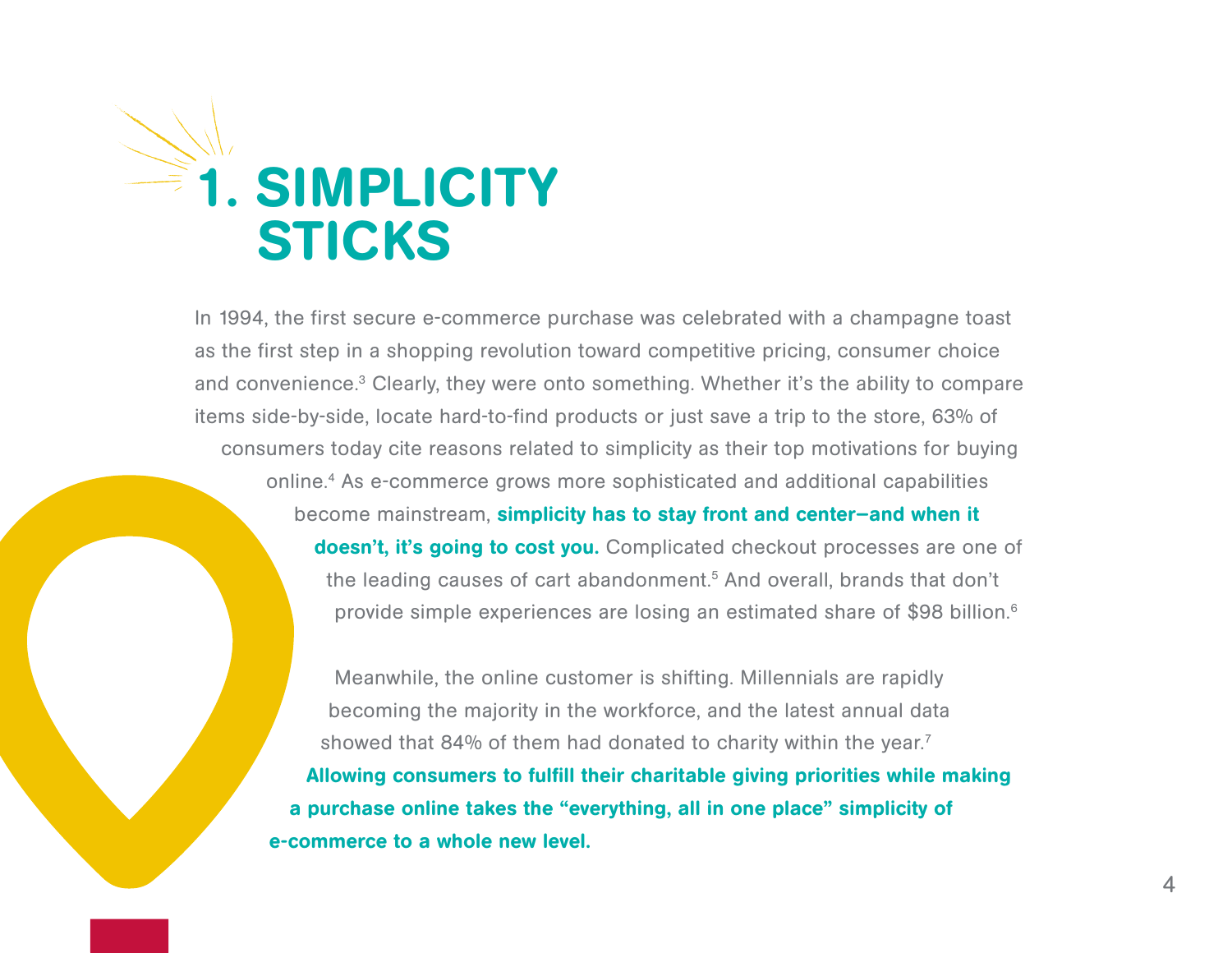

CONSUMERISM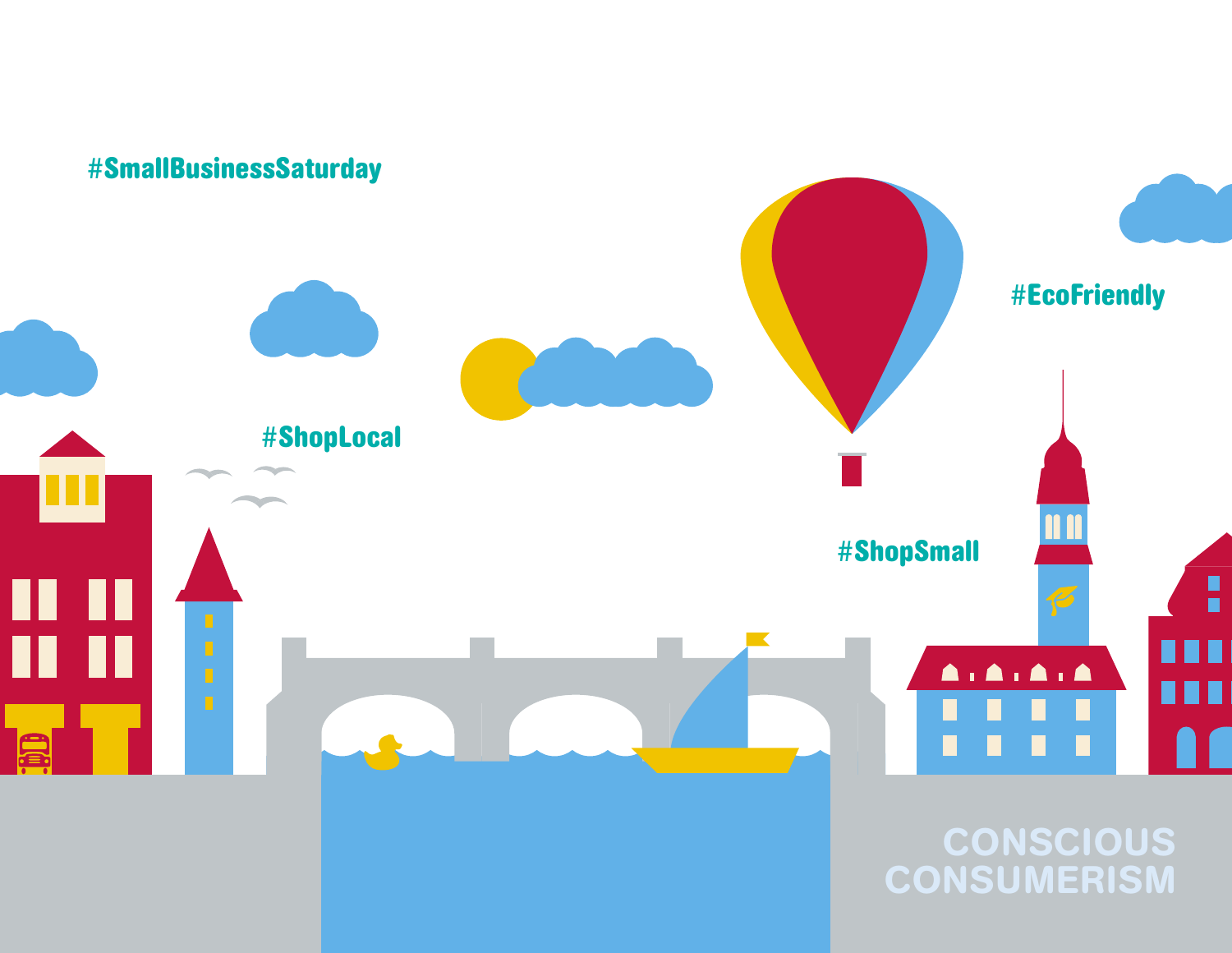### 2. CONSCIOUS CONSUMERISM

Consumers have embraced the ease and gratification of e-commerce buying, but murmurs in the market indicate they're becoming more conscious of how it impacts their local communities. Shopify notes that customers are growing increasingly sensitive to the environmental impact of shipping and packaging online purchases, and the recent rise in articles published on related topics points to a larger trend on the horizon.<sup>8</sup> In addition, social media movements like #SmallBusinessSaturday and #ShopLocal show that price and convenience may no longer be the loudest ideas on consumers' minds when they shop online. When these stirrings of consumer concern become a stampede, e-commerce companies who started working toward solutions earlier will land ahead of their competitors who chose to wait and see.

Online giving is an ideal place to start. Offering e-commerce consumers the opportunity to give back to their communities at the point of sale can help to offset the mental externalities of buying online while helping that after-purchase glow feel a little brighter.

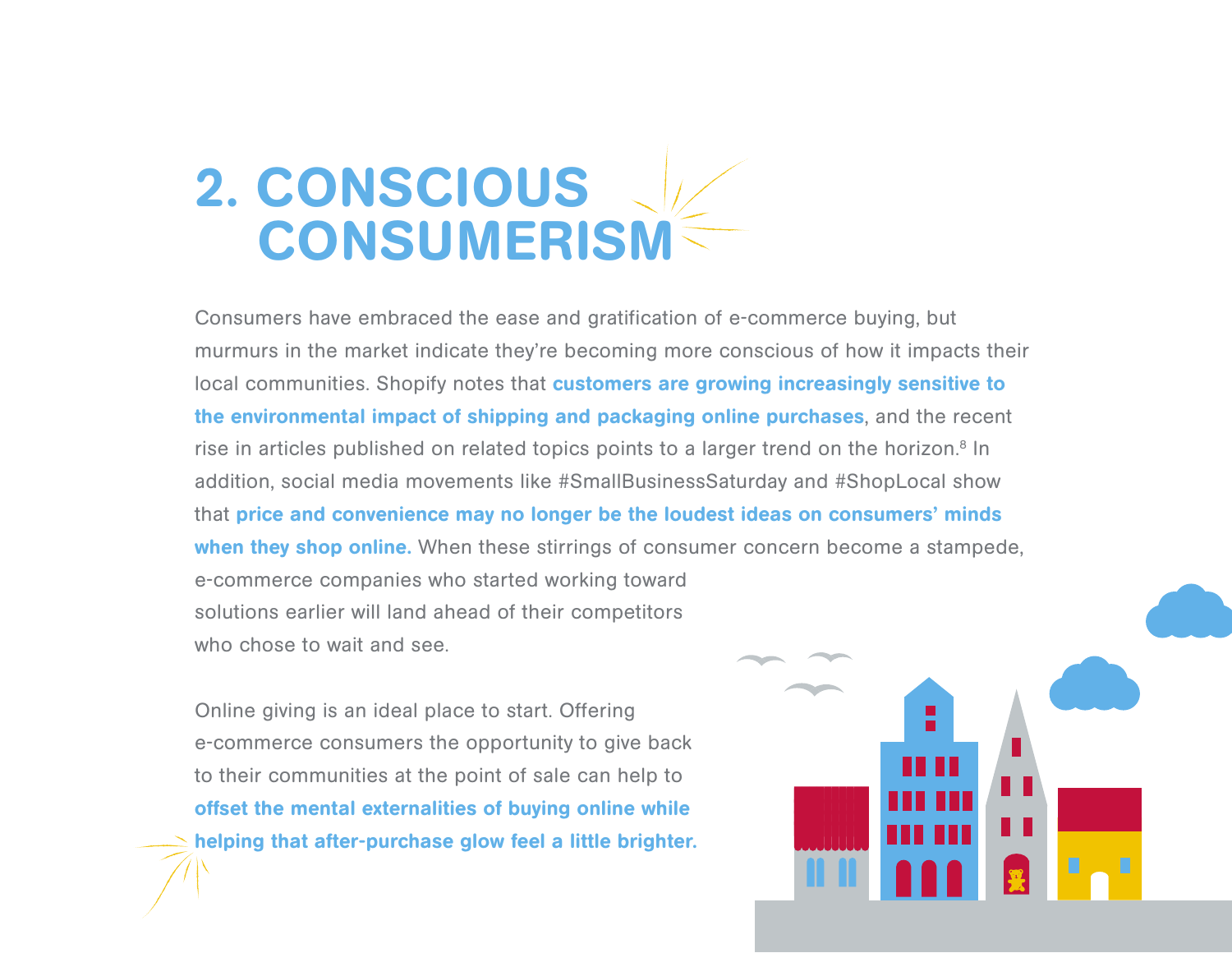Less than  $\overline{\cdots}$ 50% of consumers trust messaging they hear from brands.<sup>9</sup>

> 7 IN LINE ONLINE FALLING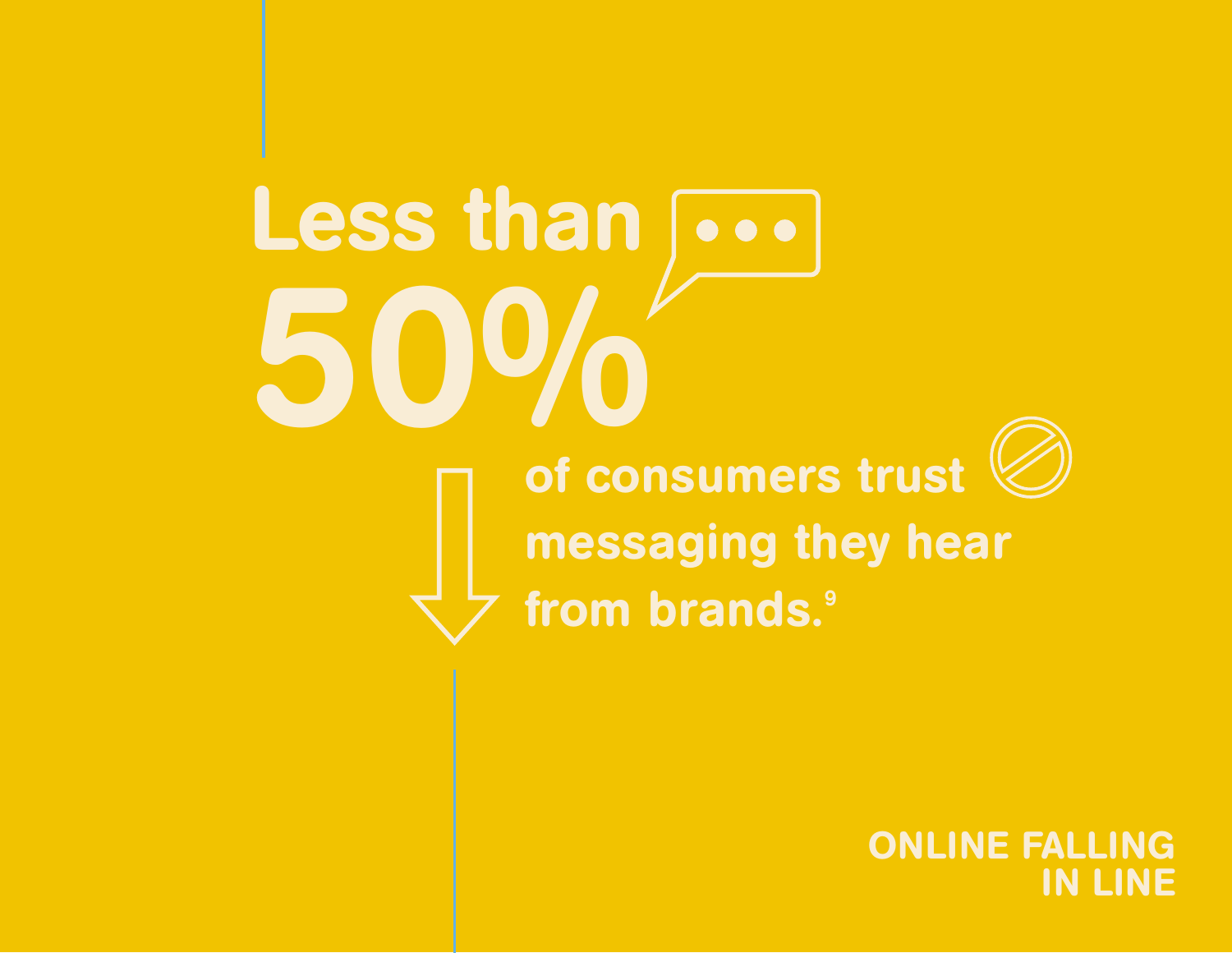

Whether your customers visit you in-store, browse your wares online, read about you in a newsletter or scroll past you in their social media feed, your brand should show up the same. And while many multi-channel businesses have embraced the use of customer data to track customers offline and in-store, it's more complicated than that.



Not only should customers receive credit for online purchases when they walk into a store, but your brand personality should shine consistently, on any stage. And when giving back is part of that personality, it should do the same. It's well-known that consumer trust in businesses is flagging— in fact, it now sits below 50%.<sup>9</sup> Facing up to the authenticity challenge means walking the walk everywhere, at all times.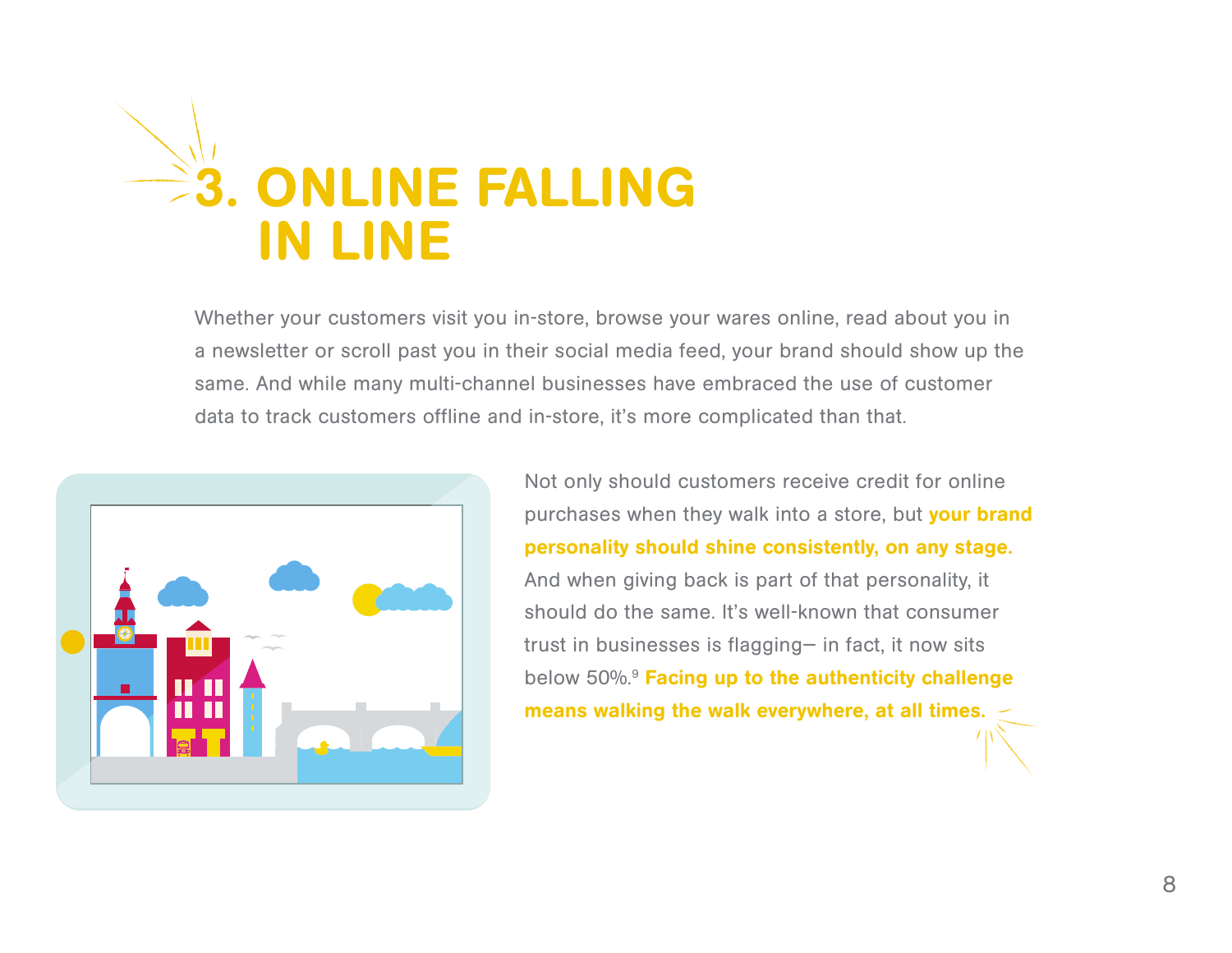## have advanced their customer relationships through personalization.<sup>11</sup> of marketers 98%

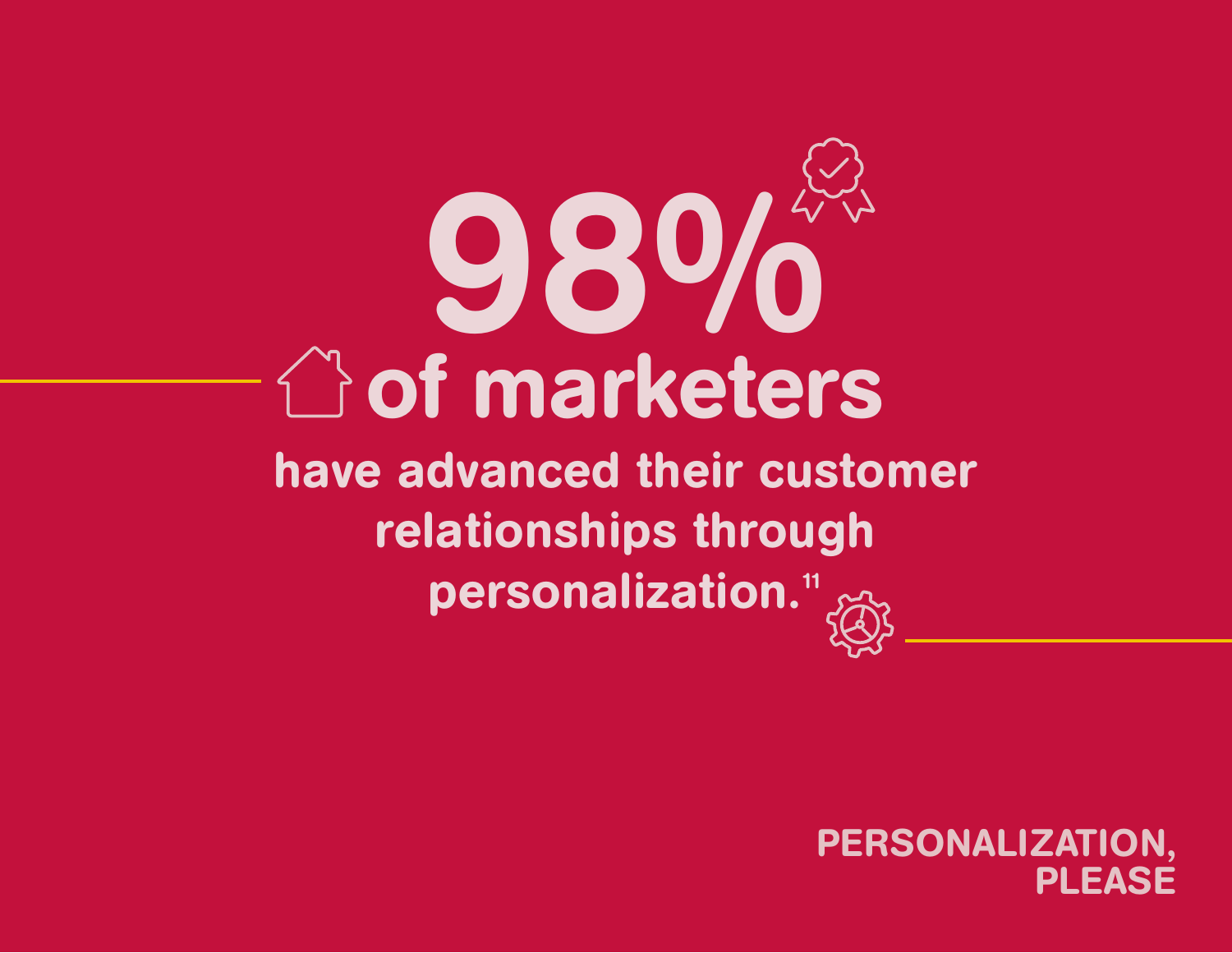

No one wants to be reduced to a credit card receipt. Consumers know that companies collect and process data that reveals insights about them as people, and they expect to reap the benefits in relevant, valuable customer experiences. It's a win-win—43% of consumers say they're more inclined to spend money with companies who invest in personalization while 98% of marketers say similar efforts have directly benefitted their customer relationships.10,11

Lots of e-commerce businesses are now able to personalize transactional experiences like product recommendations, promotions or shipping discounts based on information about a shopper. Online giving is a golden opportunity to double down, demonstrating care for that shopper's true personal motivations and priorities. Point-of-sale donation options that allow consumers to support near and dear causes when they buy online allow e-commerce businesses to build human-to-human connections beyond the products they sell.

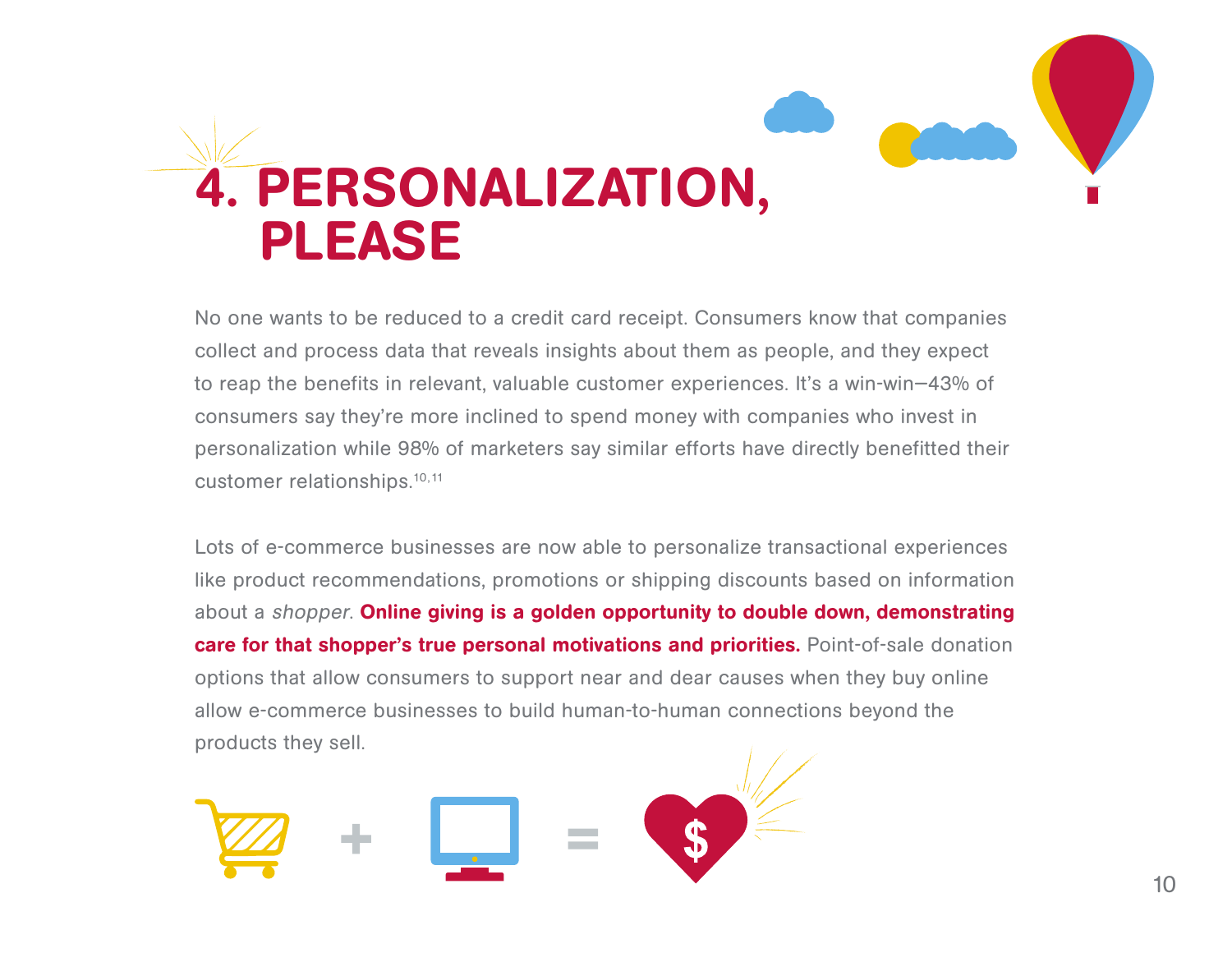# 49 of Facebook users

share their support for causes and highlight what's important to them.<sup>13</sup>

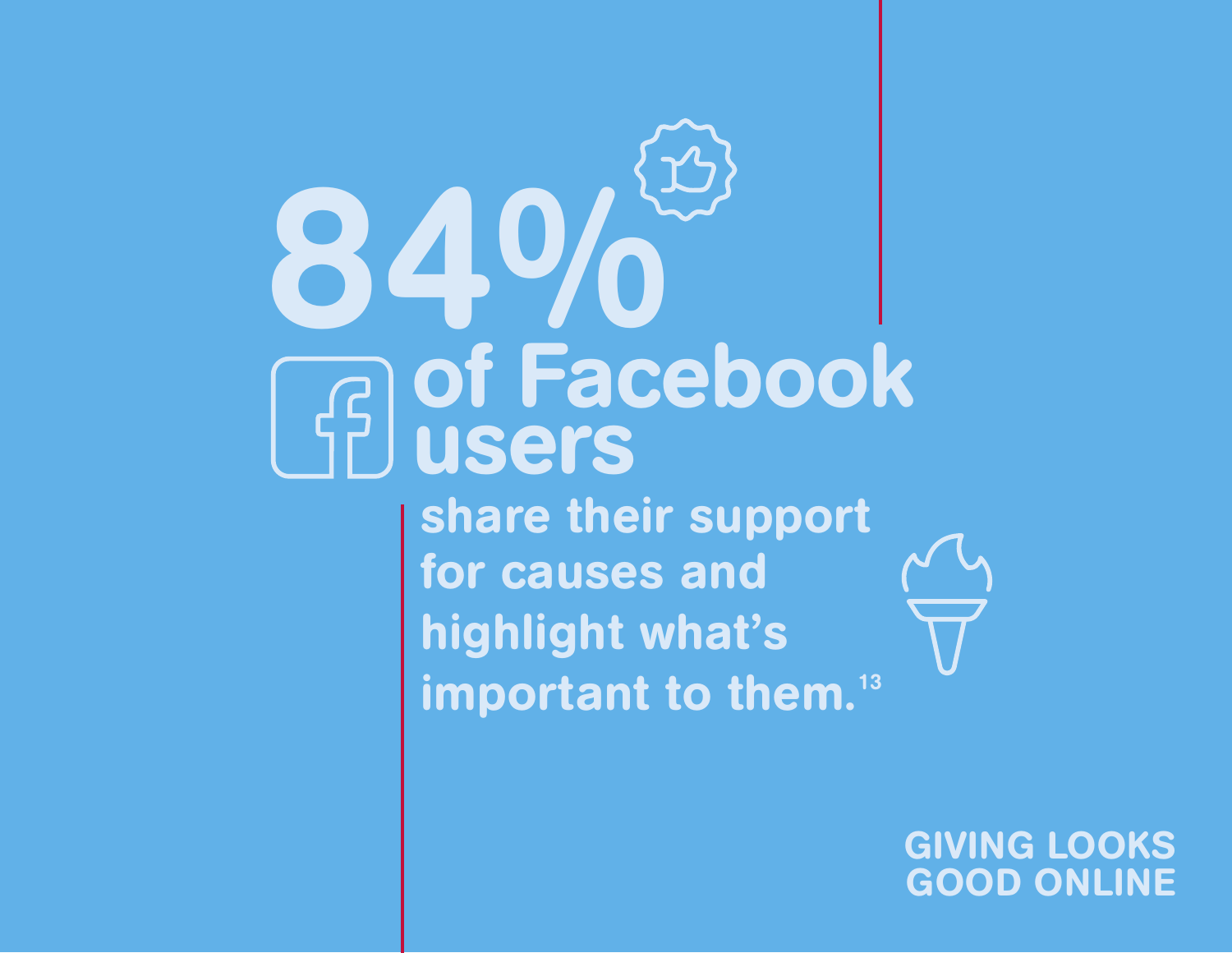

Social media has elevated philanthropic efforts in the consumer psyche—remember the famous ALS ice bucket challenge, for instance? But it doesn't stop there. In 2017, the #GivingTuesday hashtag earned 1,158,899 mentions and generated more than \$300M in the U.S. within just 24 hours.<sup>12</sup> 84% of Facebook users share their support for causes and highlight what's important to them.<sup>13</sup> It's even become commonplace for social media users to ask their followers for donations to a chosen cause in lieu of birthday wishes.



Beyond building a powerful platform to advance worthy causes, social media trends like these have helped cement the role of charitable giving in the digital space. Online charitable giving efforts are not only accepted—they're anticipated. That means, by creating opportunities for consumers to give online, e-commerce businesses are also making it easier to shine a light on their own support.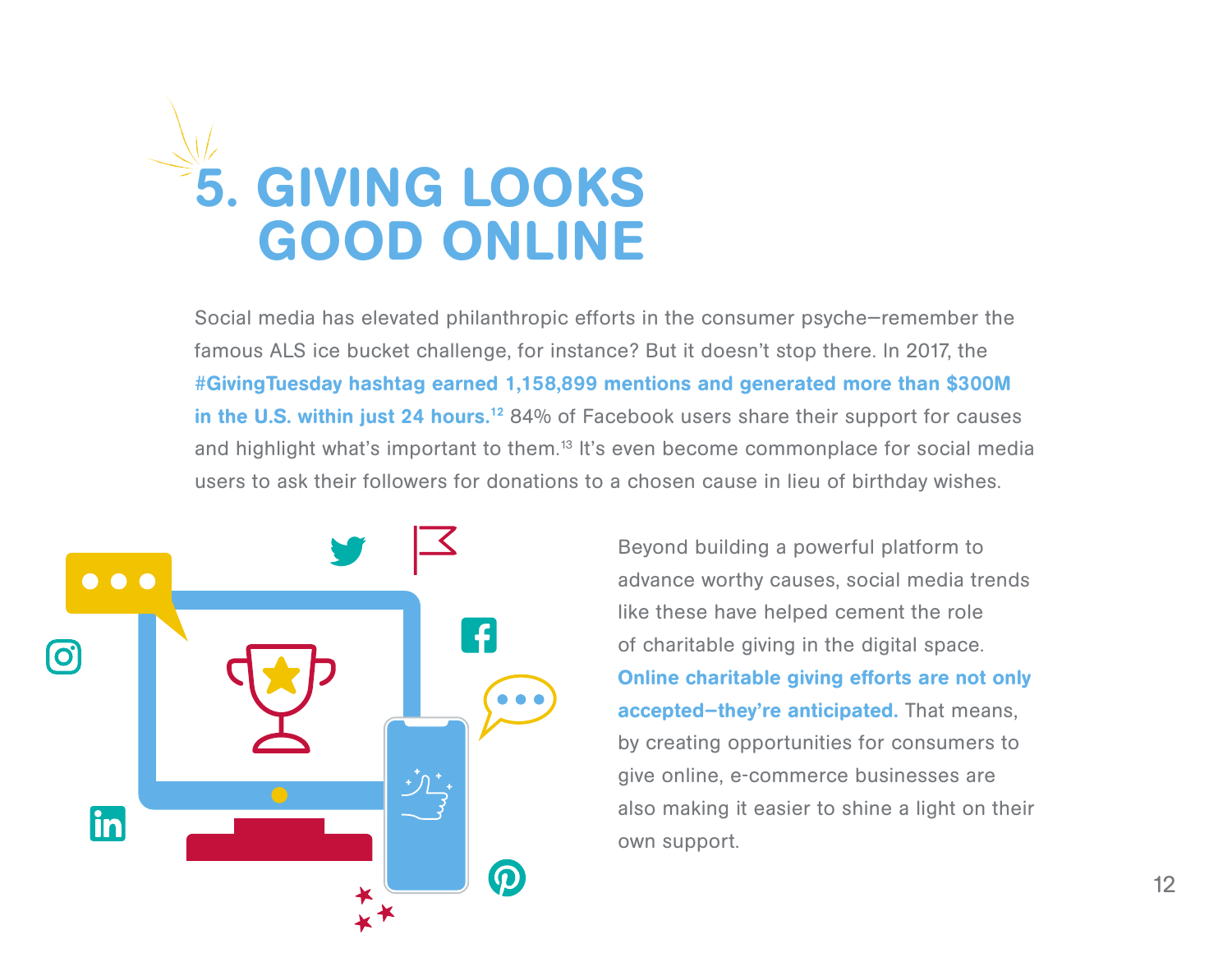E-commerce is becoming commoditized—but yours doesn't have to. Empowering online shoppers to give back to causes they care about each time they buy is a simple way to build an experience that stands out from the sea of sameness. And the best part? It doesn't have to cost you a thing.

### Visit us to learn how to build loyalty with local customers on a national scale.

[https://childrensmiraclenetworkhospitals.org/thegivingplugin](https://childrensmiraclenetworkhospitals.org/thegivingplugin/?utm_source=landingpage&utm_medium=listing&utm_campaign=cmn+1+|+prospecting&utm_content=trendsreport )

**A.A.A.A**